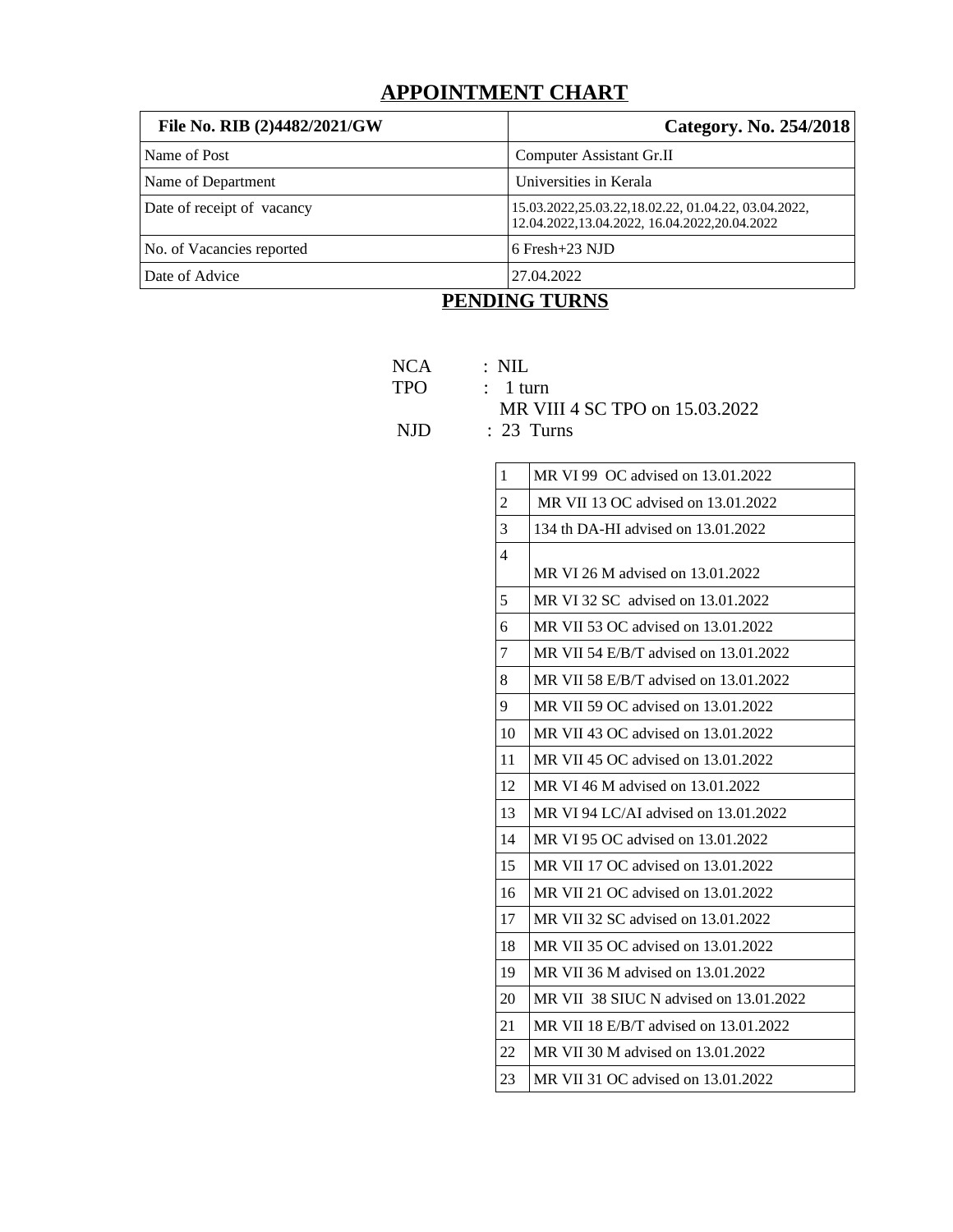## **MAIN ROTATION STANDS AT MR VIII 5 OC, TO BE CONTNUED FROM MR VIII 6 M**.  **DA SL.NO.STANDS AT 527. TO BE CONTINUED FROM 528.**

| <b>SI</b><br>N <sub>0</sub> | <b>Name and address of</b><br>candidates                                                                                   | <b>Rank No</b>      | <b>Community</b>  | <b>Rotation as approved</b><br>by the Commission                                  | <b>Remarks</b>                                                 |
|-----------------------------|----------------------------------------------------------------------------------------------------------------------------|---------------------|-------------------|-----------------------------------------------------------------------------------|----------------------------------------------------------------|
| $\mathbf{1}$                | SHIBILI C S<br>KALLANDIYIL<br><b>NADUVANNUR</b><br><b>KOZHIKODE</b><br>673614 /NADUVANNUR                                  | $(R-8,$<br>SL/SC    | <b>SC-PARAVAN</b> | MR VIII 4 SC TPO on<br>15.03.2022 now satisfied.                                  | <b>CUSAT</b>                                                   |
| $\overline{2}$              | <b>BIJI BABU</b><br><b>PULARI</b><br><b>CHAVARCODE</b><br><b>TVM</b><br>PARIPPALLY-691574                                  | $(R-177)$           | <b>EZHAVA</b>     | NJD compensation to<br>MR VI 99 OC advised on<br>13.01.2022 now satisfied.        | <b>KANNUR</b><br><b>UNIVERSITY</b>                             |
| 3                           | <b>ASWATHY S R</b><br>S R NIVAS,<br>PEROORKONAM LANE<br><b>SREEKARIYAM</b><br>THIRUVANANTHAPURAM<br>SREEKARIYAM PO, 695017 | $(R-178)$           | $(\cdot)$         | NJD compensation to<br>MR VII 13 OC advised on<br>13.01.2022 now satisfied.       | <b>KANNUR</b><br><b>UNIVERSITY</b>                             |
| 4                           | <b>DIXON GEORGE</b><br>VILAKRIYAN HOUSE<br><b>NEAR RC CHURCH</b><br><b>KANNUR DIST</b><br>MADAYI-670304                    | $(R-4,DA-$<br>HI)   | DA-HI             | NJD compensation to<br>134 th DA-HI advised on<br>13.01.2022 now satisfied.       | <b>KERALA</b><br>AGRI-<br><b>CULTURAL</b><br><b>UNIVERSITY</b> |
| 5                           | SHAHANAS C S<br>KONTHOTTIL HOUSE<br><b>ML A ROAD PALLURUTHY</b><br><b>ERNAKULAM</b><br>PALLURUTHY PO                       | $(R-478)$           | <b>MUSLIM</b>     | NJD compensation to<br>MR VI 26 M advised on<br>13.01.2022 now satisfied.         | <b>CUSAT</b>                                                   |
| 6                           | SHIMJITH KT<br><b>KOODANTHODI</b><br><b>MANALODY</b><br><b>MALAPPURAM</b><br><b>NILAMBUR</b><br>679 329                    | $(R-9, S/L-$<br>SC) | <b>SC-MANNAN</b>  | NJD compensation to<br>MR VI 32 SC advised on<br>13.01.2022 now satisfied.        | <b>CUSAT</b>                                                   |
| 7                           | JYOTHISH RAJ S<br><b>JYOTHISH BHAVAN</b><br>CHIRAYINKEEZHU<br>THIRUVANANTHAPURAM<br>MUDAPURAM P O/695304                   | $(R-179 A)$         | $(\cdot)$         | NJD compensation to<br>MR VII 53 OC advised on<br>13.01.2022 now satisfied.       | <b>CUSAT</b>                                                   |
| 8                           | <b>ANJALI V</b><br>PEEDIKATHARAYIL,<br>THIRUNALLOOR PO<br><b>CHERTHALA</b><br><b>ALAPPUZHA</b><br>688557                   | $(R-183)$           | <b>EZHAVA</b>     | NJD compensation to<br>MR VII 54 E/B/T advised<br>on 13.01.2022 now<br>satisfied. | <b>CUSAT</b>                                                   |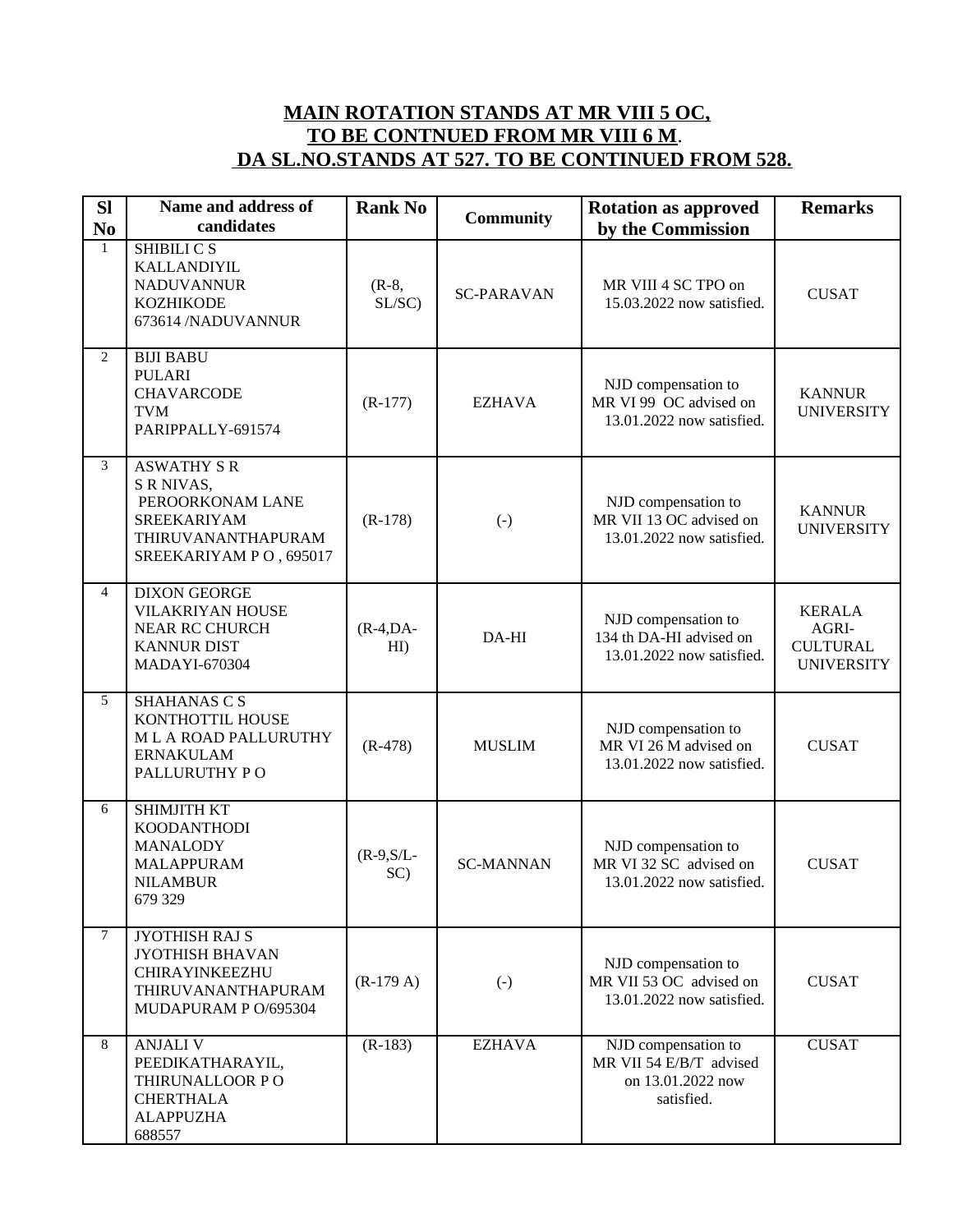|    | <b>Communication Address</b><br><b>VELIYIL</b><br>THANNEERMUKKOM PO,<br><b>CHERTHALA</b><br><b>ALAPPUZHA</b><br>688527 |           |                                  |                                                                                   |                                                                      |
|----|------------------------------------------------------------------------------------------------------------------------|-----------|----------------------------------|-----------------------------------------------------------------------------------|----------------------------------------------------------------------|
| 9  | <b>ATHIRA M</b><br><b>MEETHALATHOOT</b><br><b>ANNASSERY</b><br><b>KOZHIKODE</b><br>ANNASSERY (PO),<br>673317           | $(R-185)$ | <b>THIYYA</b>                    | NJD compensation to<br>MR VII 58 E/B/T advised<br>on 13.01.2022 now<br>satisfied. | <b>CUSAT</b>                                                         |
| 10 | <b>KARTHIKAP</b><br><b>KARTHIKA</b><br>KARIKKUZHY,<br>PANAVOOR PO<br>THIRUVANANTHAPURAM<br>695568                      | $(R-181)$ | $(-)$                            | NJD compensation to<br>MR VII 59 OC advised on<br>13.01.2022 now satisfied.       | <b>CUSAT</b>                                                         |
|    |                                                                                                                        |           | MR VIII 6 M.TPO TO KEEP 50% RULE |                                                                                   |                                                                      |
| 11 | <b>VIPIN RAJ K</b><br>SREE KRISHNA BHAVAN<br>IRIVALLUR, CHELANNUR<br><b>KOZHIKODE</b><br>673616                        | $(R-182)$ | $(\cdot)$                        | MR VIII 7 OC                                                                      | <b>CUSAT</b>                                                         |
| 12 | <b>ABHIJITH MOHAN M S</b><br>VALAKKOTTU VEEDU<br><b>ATTINGAL</b><br>THIRUVANANTHAPURAM<br>695103                       | $(R-184)$ | $(\cdot)$                        | NJD compensation to<br>MR VII 43 OC advised on<br>13.01.2022 now satisfied.       | <b>UNIVERSITY</b><br>OF KERALA                                       |
| 13 | KUKKU R B<br><b>MANAKKATTIL VEEDU</b><br><b>KUNCHALAMMOODU</b><br>THIRUVANANTHAPURAM<br>KULATHOOR 695583               | $(R-186)$ | EZHAVA                           | NJD compensation to<br>MR VII 45 OC advised on<br>13.01.2022 now satisfied.       | <b>UNIVERSITY</b><br>OF KERALA                                       |
| 14 | <b>ABDUL SALAMP</b><br>PATTARATHIL<br><b>MELMURI</b><br><b>PALAKKAD</b><br>MELMURI-679307                              | $(R-497)$ | <b>MAPPILA</b>                   | MR VIII 6 M TPO on<br>27.04.22 now satisfied.                                     | SREESANKAR-<br>ACHARYA<br><b>UNIVERSITY</b><br>OF<br><b>SANSKRIT</b> |
| 15 | <b>SIJINA A R</b><br><b>SAJINA MANZIL</b><br>NEDUVELI/KONCHIRA<br>THIRUVANANTHAPURAM<br>KONCHIRA/695615                | $(R-505)$ | <b>MUSLIM</b>                    | NJD compensation to<br>MR VI 46 M advised on<br>13.01.2022 now satisfied.         | MG                                                                   |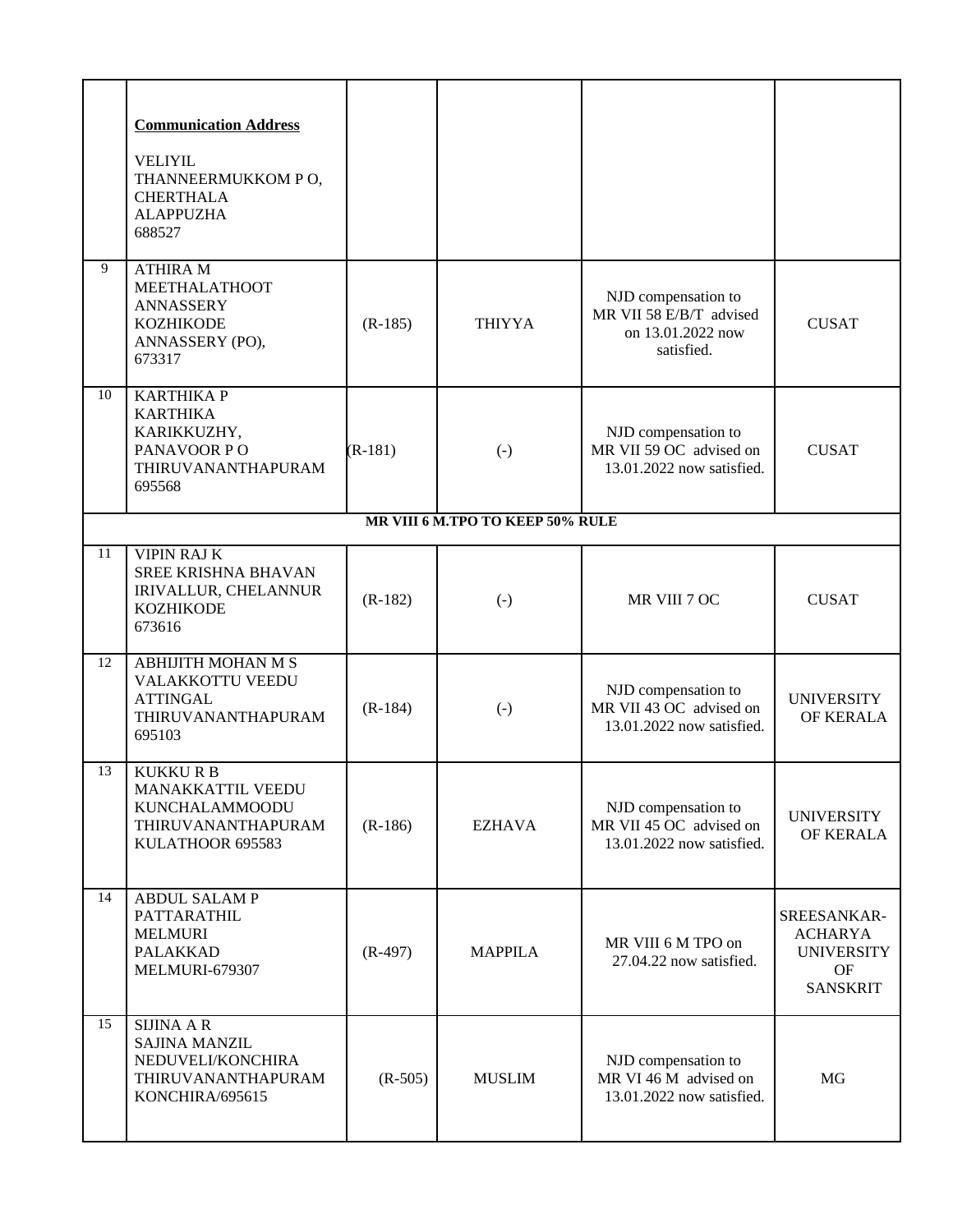| 16 | <b>ANOOP SK</b><br><b>ARUN BHAVAN</b><br>ARUVACODE,<br>PAPPANAMCODE PO<br><b>TRIVANDRUM</b><br>695018                                                                                                           | $(R-382)$ | <b>LATIN CATHOLIC</b>           | MR VIII 8 LC/AI                                                               | MG                              |
|----|-----------------------------------------------------------------------------------------------------------------------------------------------------------------------------------------------------------------|-----------|---------------------------------|-------------------------------------------------------------------------------|---------------------------------|
| 17 | ARYA LAKSHMI S<br><b>ARYA VIHAR</b><br><b>VELIYANAD</b><br><b>ERNAKULAM</b><br><b>VELIYANAD</b><br>682319                                                                                                       | $(R-187)$ | $\left( \cdot \right)$          | MR VIII 9 OC                                                                  | MG                              |
|    |                                                                                                                                                                                                                 |           | MR VIII 10 OBC TO KEEP 50% RULE |                                                                               |                                 |
| 18 | <b>ANJU SREEKUMAR</b><br>VELLAPPALLIL<br>KOCHUPURACKAL HOUSE<br>PEROOR PO<br><b>KOTTAYAM</b><br>686637                                                                                                          | $(R-189)$ | $\left( \cdot \right)$          | MR VIII 11 OC                                                                 | <b>MG</b>                       |
| 19 | LISHA E G<br>ELAMTHURUTHY HOUSE<br><b>KARA</b><br><b>THRISSUR</b><br><b>KARA P O/680671</b>                                                                                                                     | $(R-399)$ | <b>LATIN CATHOLIC</b>           | NJD compensation to<br>MR VI 94 LC/AI advised on<br>13.01.2022 now satisfied. | <b>UNIVERSITY</b><br>OF CALICUT |
| 20 | <b>ANU V ANAND</b><br><b>BABY VILASOM</b><br>THIRUVANANTHAPURAM<br><b>KERALA</b><br>695583                                                                                                                      | $(R-191)$ | EZHAVA                          | NJD compensation to<br>MR VI 95 OC advised on<br>13.01.2022 now satisfied.    | <b>UNIVERSITY</b><br>OF CALICUT |
| 21 | <b>REMYA S NAIR</b><br><b>LALITHA VILASOM</b><br>MANCHADIMOODU<br>TRIVANDRUM<br>MYLAKKARA PO,<br>695572<br><b>Communication Address</b><br>SREERAGAM,<br>KILIYANNOOR,<br>TRIVANDRUM,<br>PARANDODU PO,<br>695542 | $(R-192)$ | $(-)$                           | NJD compensation to<br>MR VII 17 OC advised on<br>13.01.2022 now satisfied.   | <b>UNIVERSITY</b><br>OF CALICUT |
| 22 | VIJINA M M<br>MEETHALEMADATHIL HOUSE<br><b>KUTTIADY</b><br>MOILOTHARA POST,<br><b>KOZHIKODE</b><br>673513                                                                                                       | $(R-195)$ | <b>THIYYA</b>                   | NJD compensation to<br>MR VII 21 OC advised on<br>13.01.2022 now satisfied.   | <b>UNIVERSITY</b><br>OF CALICUT |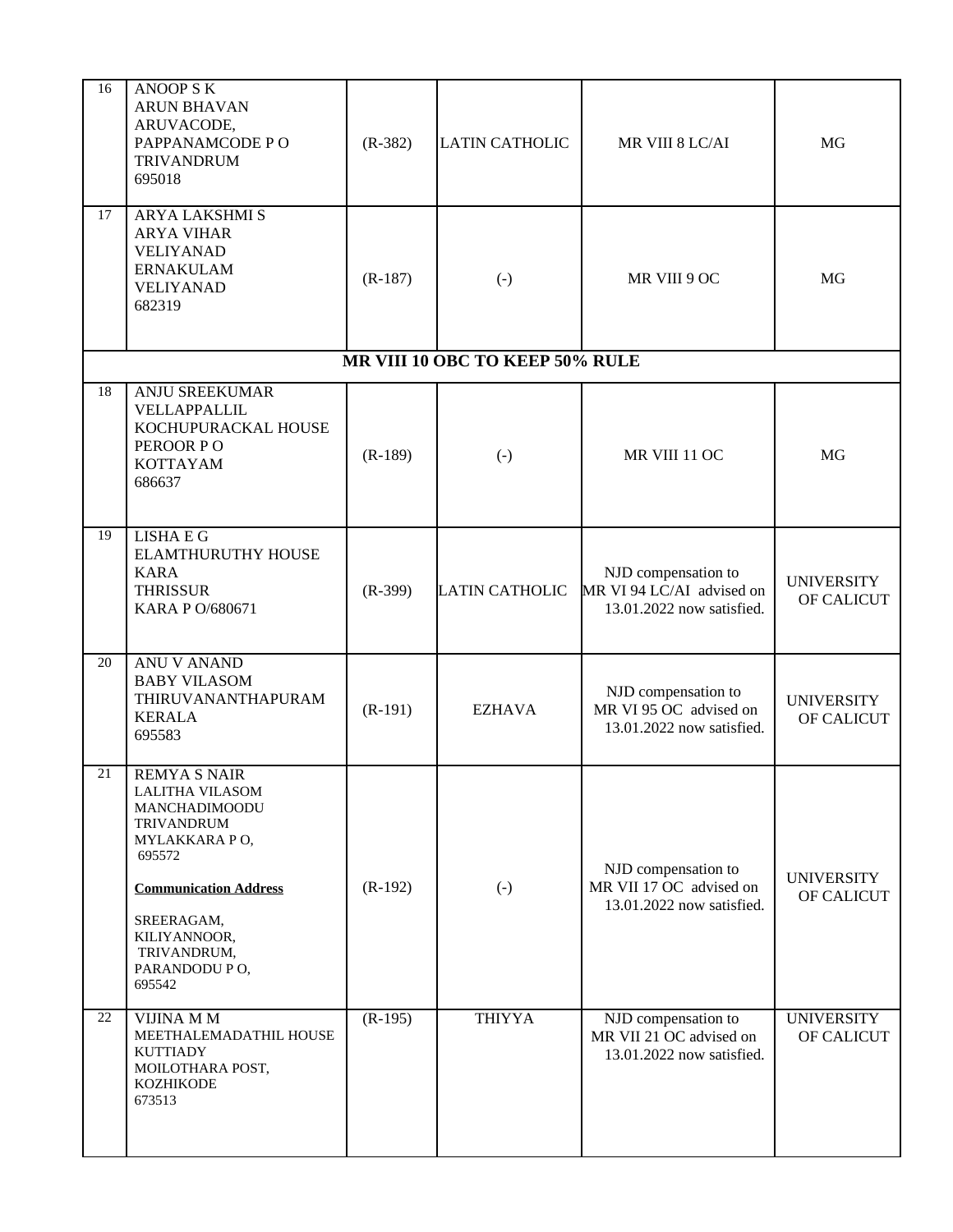|    | <b>Communication Address</b>                                                                                                                                                                                                                          |                      |                   |                                                                                    |                                 |
|----|-------------------------------------------------------------------------------------------------------------------------------------------------------------------------------------------------------------------------------------------------------|----------------------|-------------------|------------------------------------------------------------------------------------|---------------------------------|
|    | KALLUMPURATH,<br>MOKERI,<br>KAKKATTIL VIA,<br><b>KOZHIKODE</b><br>673507                                                                                                                                                                              |                      |                   |                                                                                    |                                 |
| 23 | <b>NEENAMS</b><br>EARATHUVILA VEEDU<br>THITTAVELIKKARA<br><b>BALARAMAPURAM PO</b><br>TRIVANDRUM,<br>BALARAMAPURAM PO 695501                                                                                                                           |                      |                   | NJD compensation to                                                                |                                 |
|    | <b>Communication Address</b><br>KIZHAKKINKARA VEEDU<br>CHATHALAMPATTUKONAM<br>VEDIVACHANCOIL PO<br>TRIVANDRUM,<br>VEDIVACHANCOIL PO<br>695501                                                                                                         | $(R-11, S/L-$<br>SC) | <b>SC-PULAYA</b>  | MR VII 32 SC advised on<br>13.01.2022 now satisfied.                               | <b>UNIVERSITY</b><br>OF CALICUT |
| 24 | <b>ANJUR</b><br><b>SARASWATHY BHAVAN</b><br><b>SUBASH NAGAR</b><br>THIRUVANANTHAPURAM,<br>POWDIKONAM PO,<br><b>PIN 695588</b><br><b>Communication Address</b><br><b>GP COTTAGE</b><br>KANACODE,<br>VATTAPPARA PO<br>THIRUVANANTHAPURAM,<br>PIN-695028 | $(R-196)$            | $(\cdot)$         | NJD compensation to<br>MR VII 35 OC advised on<br>13.01.2022 now satisfied.        | <b>UNIVERSITY</b><br>OF CALICUT |
| 25 | <b>JINSA S B</b><br>BUSHRA NIVAS, KARAMOODU<br>MANGALAPURAM<br>THIRUVANANTHAPURAM,<br>THONNAKKAL PO<br>PIN-695317                                                                                                                                     | $(R-508)$            | <b>MUSLIM</b>     | NJD compensation to<br>MR VII 36 M advised on<br>13.01.2022 now satisfied.         | <b>UNIVERSITY</b><br>OF CALICUT |
| 26 | SHINI GEORGE P J<br>MUTHIRAPAZHANJI VEEDU<br><b>ARAYOOR</b><br>PLAMOOTTUKKADA PO<br>THIRUVANANTHAPURAM,<br>695122                                                                                                                                     | $(R-269)$            | <b>SIUC NADAR</b> | NJD compensation to<br>MR VII 38 SIUC N advised<br>on 13.01.2022 now<br>satisfied. | <b>UNIVERSITY</b><br>OF CALICUT |
| 27 | <b>ATHIRA K A</b><br>KOLAKKATTIL,<br><b>ANNANAD</b><br>THRISSUR,<br>680309                                                                                                                                                                            | $(R-202)$            | EZHAVA            | NJD compensation to<br>MR VII 18 E/B/T advised<br>on 13.01.2022 now<br>satisfied.  | <b>KVASU</b>                    |
| 28 | MUHAMMADALI T P<br>THANIYULLA PARAMBATH<br><b>KODIYURA</b><br>KOZHIKODE,<br>673506                                                                                                                                                                    | $(R-518)$            | <b>MAPPILA</b>    | NJD compensation to<br>MR VII 30 M advised on<br>13.01.2022 now satisfied.         | <b>KVASU</b>                    |